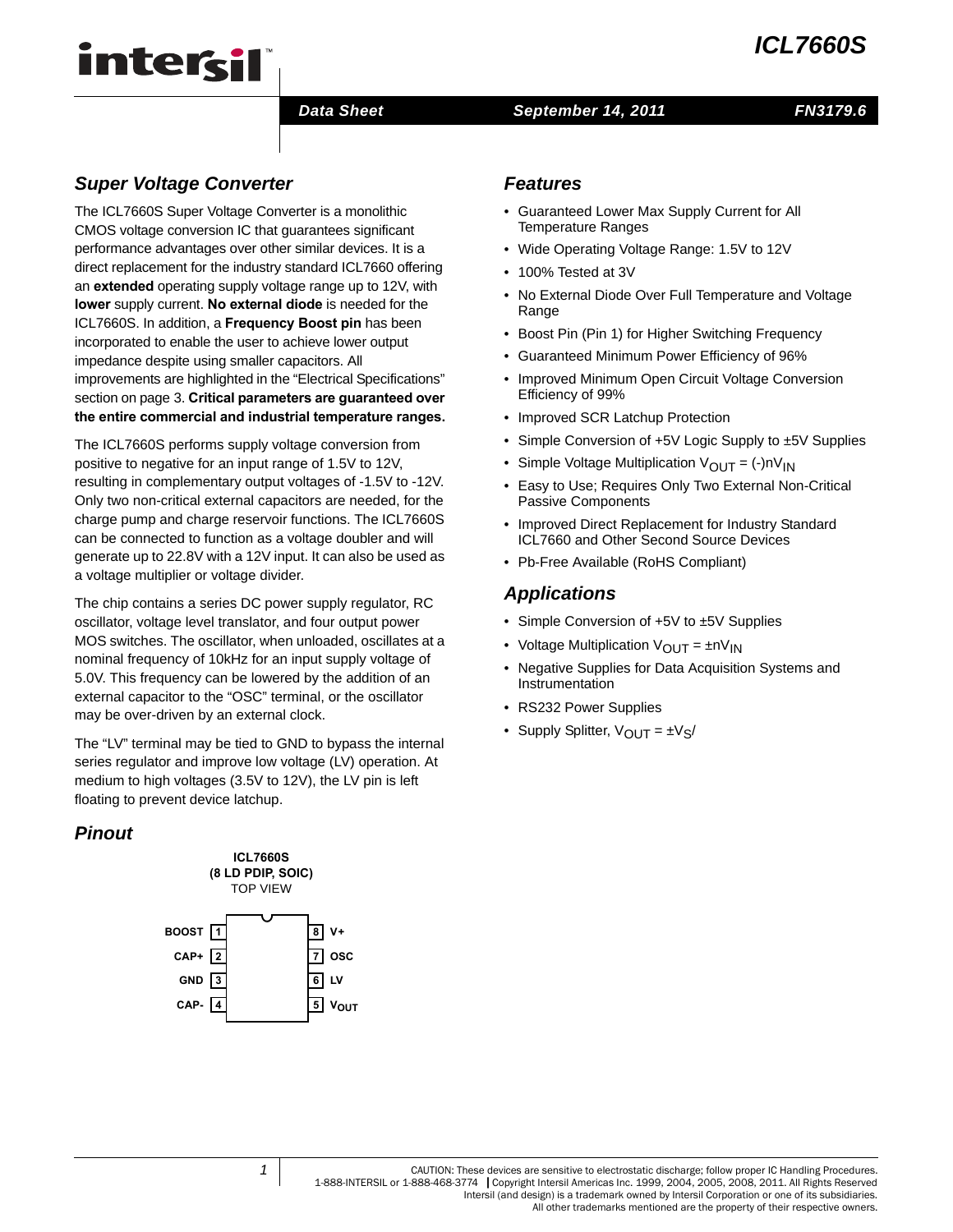# *Ordering Information*

| <b>PART NUMBER</b><br>(NOTE 3) | <b>PART MARKING</b> | <b>TEMP RANGE</b><br>(°C) | <b>PACKAGE</b>              | <b>PKG DWG #</b> |  |
|--------------------------------|---------------------|---------------------------|-----------------------------|------------------|--|
| ICL7660SCBA (Note 1)           | 7660 SCBA           | 0 to $+70$                | 8 Ld SOIC                   | M8.15            |  |
| ICL7660SCBAZ<br>(Notes 1, 2)   | 7660 SCBAZ          | 0 to $+70$                | 8 Ld SOIC (Pb-free)         | M8.15            |  |
| ICL7660SCPA                    | 7660S CPA           | 0 to $+70$                | 8 Ld PDIP                   | E8.3             |  |
| ICL7660SCPAZ (Note 2)          | 7660S CPAZ          | 0 to $+70$                | 8 Ld PDIP (Pb-free: Note 4) | E8.3             |  |
| ICL7660SIBA (Note 1)           | 7660 SIBA           | $-40$ to $+85$            | 8 Ld SOIC                   | M8.15            |  |
| ICL7660SIBAZ<br>(Notes 1, 2)   | 7660 SIBAZ          | $-40$ to $+85$            | 8 Ld SOIC (Pb-free)         | M8.15            |  |
| ICL7660SIPA                    | 7660 SIPA           | $-40$ to $+85$            | 8 Ld PDIP                   | E8.3             |  |
| ICL7660SIPAZ<br>(Note 2)       | 7660S IPAZ          | $-40$ to $+85$            | 8 Ld PDIP (Pb-free; Note 4) | E8.3             |  |

NOTES:

<span id="page-1-0"></span>1. Add "-T\*" suffix for tape and reel. Please refer to **TB347** for details on reel specifications.

<span id="page-1-1"></span>2. These Intersil Pb-free plastic packaged products employ special Pb-free material sets, molding compounds/die attach materials, and 100% matte tin plate plus anneal (e3 termination finish, which is RoHS compliant and compatible with both SnPb and Pb-free soldering operations). Intersil Pb-free products are MSL classified at Pb-free peak reflow temperatures that meet or exceed the Pb-free requirements of IPC/JEDEC J STD-020.

<span id="page-1-3"></span>3. For Moisture Sensitivity Level (MSL), please see device information page for **ICL7660S**. For more information on MSL, please see Tech Brief [TB363](http://www.intersil.com/data/tb/tb363.pdf).

<span id="page-1-2"></span>4. Pb-free PDIPs can be used for through-hole wave solder processing only. They are not intended for use in reflow solder processing applications.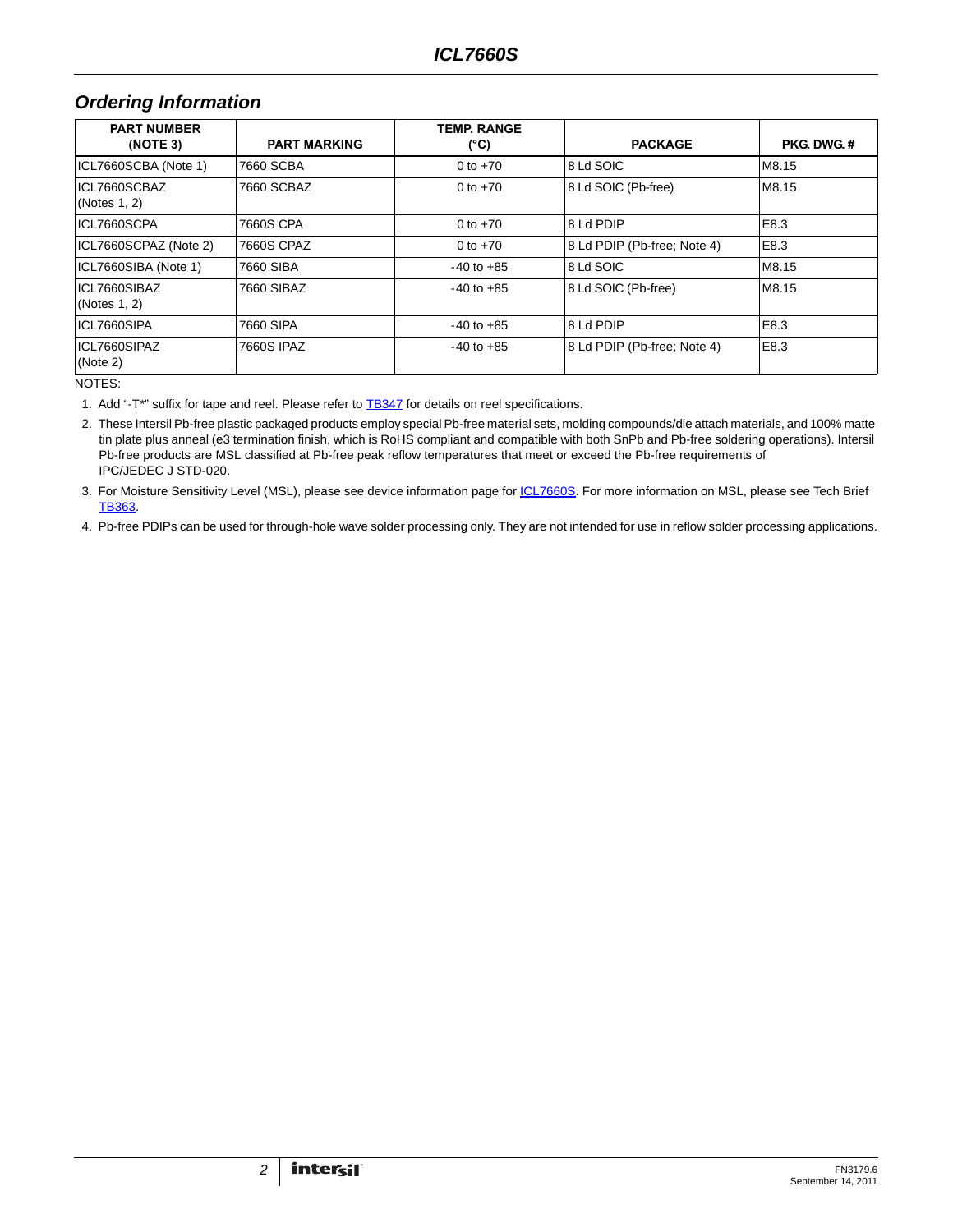# Absolute Maximum Ratings **Thermal Information**

| LV and OSC Input Voltage (Note 5) |
|-----------------------------------|
|                                   |
|                                   |
| Current into LV (Note 5)          |
|                                   |
| <b>Output Short Duration</b>      |
|                                   |
|                                   |

# **Operating Conditions**

| Temperature Range |  |
|-------------------|--|
|                   |  |
|                   |  |

| Thermal Resistance (Typical, Notes 6, 7) $\theta$ $\mu$ (°C/W) $\theta$ $\theta$ (°C/W) |     |    |  |  |  |
|-----------------------------------------------------------------------------------------|-----|----|--|--|--|
|                                                                                         | 110 | 59 |  |  |  |
| 8 Ld Plastic SOIC                                                                       | 160 | 48 |  |  |  |
|                                                                                         |     |    |  |  |  |
|                                                                                         |     |    |  |  |  |
| http://www.intersil.com/pbfree/Pb-FreeReflow.asp                                        |     |    |  |  |  |

\*Pb-free PDIPs can be used for through-hole wave solder processing only. They are not intended for use in reflow solder processing applications.

*CAUTION: Do not operate at or near the maximum ratings listed for extended periods of time. Exposure to such conditions may adversely impact product reliability and result in failures not covered by warranty.*

#### NOTES:

- <span id="page-2-1"></span>5. Connecting any terminal to voltages greater than V+ or less than GND may cause destructive latchup. It is recommended that no inputs from sources operating from external supplies be applied prior to "power up" of ICL7660S.
- <span id="page-2-2"></span>6.  $θ_{JA}$  is measured with the component mounted on a low effective thermal conductivity test board in free air. See Tech Brief [TB379](http://www.intersil.com/data/tb/tb379.pdf) for details.
- <span id="page-2-3"></span>7. For  $\theta_{\text{JC}}$ , the "case temp" location is taken at the package top center.

## <span id="page-2-0"></span>**Electrical Specifications**  $V_+ = 5V$ ,  $T_A = +25^\circ$ C, OSC = Free running (see Figure [12](#page-5-0), ["ICL7660S TEST CIRCUIT" on page 6](#page-5-0)), unless otherwise specified. **PARAMETER SYMBOL TEST CONDITIONS MIN (Note [8](#page-3-0)) TYP MAX (Note [8](#page-3-0)) UNITS** Supply Current (Note [10](#page-3-1)) I+  $\begin{vmatrix} R_1 = \infty, +25^{\circ}C \end{vmatrix}$  - 80 160 µA 0°C < T<sub>A</sub> < +70°C  $\vert$  -  $\vert$  -  $\vert$  180  $\vert$  µA  $-40^{\circ}$ C < T<sub>A</sub> < +85 $^{\circ}$ C  $\qquad \qquad$   $\qquad$   $\qquad$   $\qquad$   $\qquad$   $\qquad$   $\qquad$   $\qquad$   $\qquad$   $\qquad$   $\qquad$   $\qquad$   $\qquad$   $\qquad$   $\qquad$   $\qquad$   $\qquad$   $\qquad$   $\qquad$   $\qquad$   $\qquad$   $\qquad$   $\qquad$   $\qquad$   $\qquad$   $\qquad$   $\qquad$   $\qquad$   $\qquad$   $\qquad$   $\qquad$  -55°C < TA < +125°C - - 200 µA Supply Voltage Range - High (Note [11](#page-3-2))  $V_{\text{H}}$  R<sub>L</sub> = 10k, LV Open, T<sub>MIN</sub> < T<sub>A</sub> < T<sub>MAX</sub> 3.0 - 12 V Supply Voltage Range - Low  $V+L$  R<sub>L</sub> = 10k, LV to GND, T<sub>MIN</sub> < T<sub>A</sub> < T<sub>MAX</sub> 1.5 - 3.5 V Output Source Resistance  $\begin{array}{|c|c|c|c|c|c|}\n\hline\n\text{Output} & \text{Sour} & \text{I}_\mathrm{OUT} & \text{I}_\mathrm{OUT} = 20 \text{mA} & & & & & & & & & 60\end{array}$  60 | 100 | Ω IOUT = 20mA, 0°C < TA < +70°C - - 120 Ω  $I_{\text{OUT}} = 20 \text{mA}$ , -25°C < T<sub>A</sub> < +85°C  $\begin{vmatrix} 1 & 120 & 120 \\ 1 & 120 & 120 \end{vmatrix}$  $I_{\text{OUT}} = 20 \text{mA}$ , -55°C < T<sub>A</sub> < +125°C  $\begin{vmatrix} 1 & 150 & 150 \\ 1 & -1 & -150 \\ 1 & -1 & -150 \end{vmatrix}$  Ω  $I_{OUT} = 3mA$ ,  $V + = 2V$ ,  $LV = GND$ ,  $0^{\circ}$ C < T<sub>A</sub> < +70°C - - 250 Ω  $I_{OUT} = 3mA$ ,  $V + = 2V$ ,  $LV = GND$ ,  $-40^{\circ}$ C < T<sub>A</sub> <  $+85^{\circ}$ C - - 300 Ω  $I_{OUT} = 3mA$ ,  $V + = 2V$ ,  $LV = GND$ ,  $-55^{\circ}$ C < T<sub>A</sub> <  $+125^{\circ}$ C - - 400 Ω Oscillator Frequency (Note [9\)](#page-3-3) fOSC COSC = 0, Pin 1 Open or GND 5 10 - kHz  $C_{\text{OSC}} = 0$ , Pin 1 = V+  $\vert$  -  $\vert$  35  $\vert$  -  $\vert$  kHz Power Efficiency P<sub>EFF</sub> R<sub>L</sub> = 5kΩ 96 98 - %  $T_{MIN}$  <  $T_A$  <  $T_{MAX}$  R<sub>L</sub> = 5kΩ 95 97 - -

Voltage Conversion Efficiency | V<sub>OUT</sub>EFF | R<sub>L</sub> = ∞ 99 | 99.9 | - | %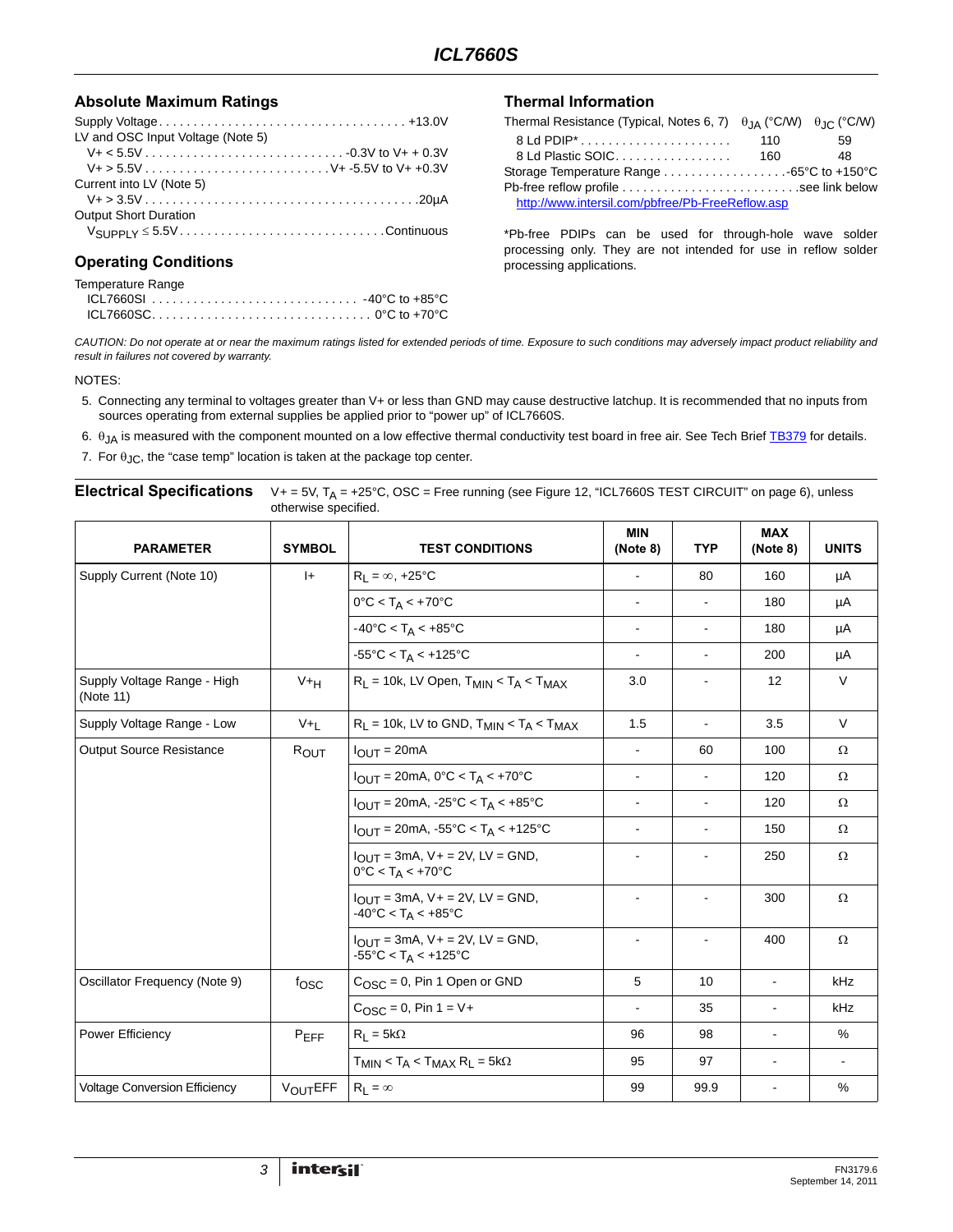### **Electrical Specifications**  $V_+ = 5V$ ,  $T_A = +25^\circ$ C, OSC = Free running (see Figure 12, "ICL7660S TEST CIRCUIT" on page 6), unless otherwise specified. **(Continued)**

| <b>PARAMETER</b>     | <b>SYMBOL</b> | <b>TEST CONDITIONS</b> | <b>MIN</b><br>(Note 8)   | <b>TYP</b> | <b>MAX</b><br>(Note 8) | <b>UNITS</b> |
|----------------------|---------------|------------------------|--------------------------|------------|------------------------|--------------|
| Oscillator Impedance | Zosc          | $V + = 2V$             | $\overline{\phantom{0}}$ |            | -                      | МΩ           |
|                      |               | $V + 5V$               | $\overline{\phantom{0}}$ | 100        |                        | kΩ           |

NOTES:

<span id="page-3-0"></span>8. Parameters with MIN and/or MAX limits are 100% tested at +25°C, unless otherwise specified. Temperature limits established by characterization and are not production tested.

- <span id="page-3-3"></span>9. In the test circuit, there is no external capacitor applied to pin 7. However, when the device is plugged into a test socket, there is usually a very small but finite stray capacitance present, on the order of 5pF.
- <span id="page-3-1"></span>10. The Intersil ICL7660S can operate without an external diode over the full temperature and voltage range. This device will function in existing designs that incorporate an external diode with no degradation in overall circuit performance.
- <span id="page-3-2"></span>11. All significant improvements over the industry standard ICL7660 are highlighted.

<span id="page-3-5"></span><span id="page-3-4"></span>

**Typical Performance Curves** (see Figure [12](#page-5-0), ["ICL7660S TEST CIRCUIT" on page 6](#page-5-0))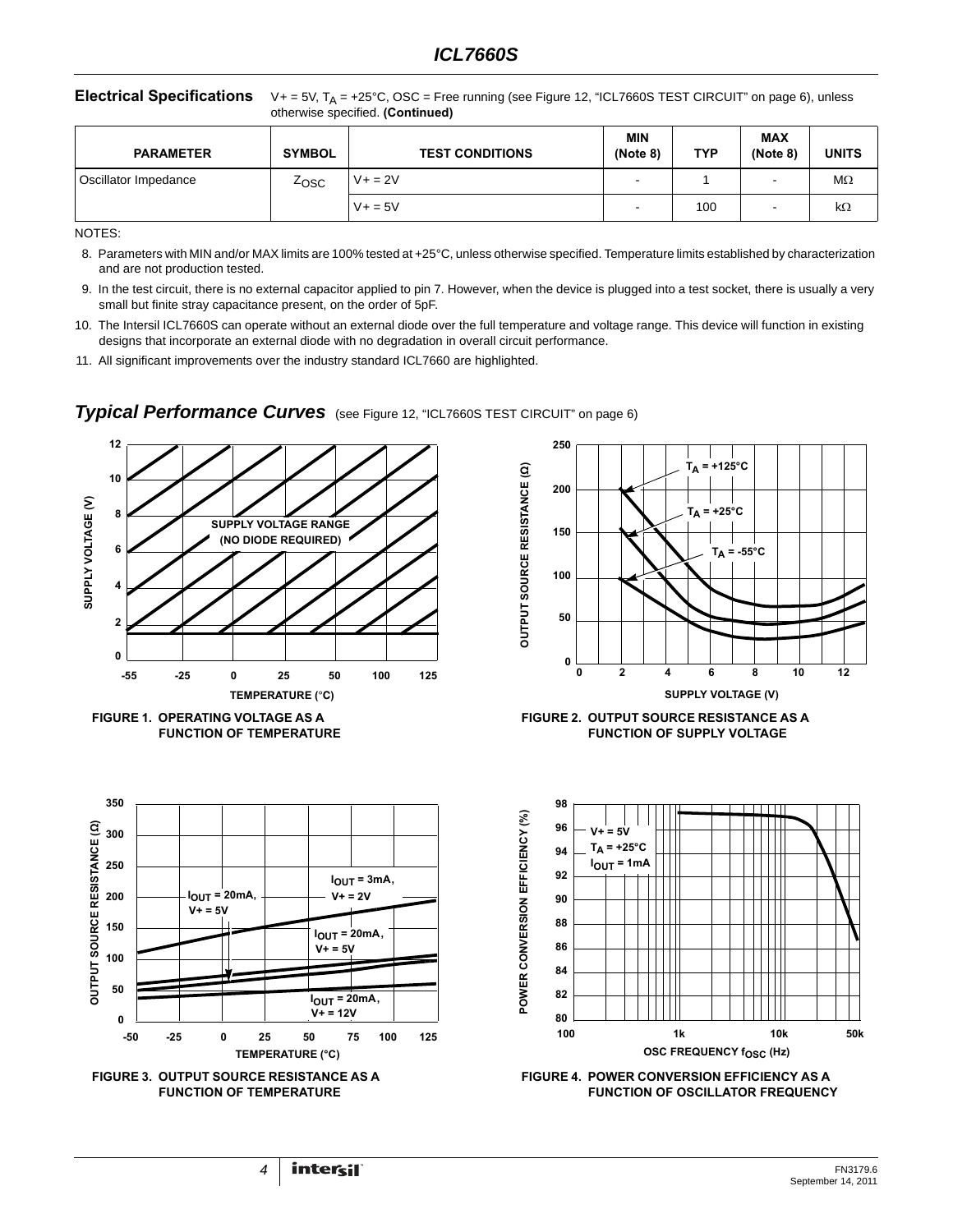# *Typical Performance Curves* (see Figure 12, "ICL7660S TEST CIRCUIT" on page 6) **(Continued)**













**FIGURE 6. UNLOADED OSCILLATOR FREQUENCY AS A FUNCTION OF TEMPERATURE**



**FIGURE 8. SUPPLY CURRENT AND POWER CONVERSION EFFICIENCY AS A FUNCTION OF LOAD CURRENT**



**FIGURE 10. SUPPLY CURRENT AND POWER CONVERSION EFFICIENCY AS A FUNCTION OF LOAD CURRENT**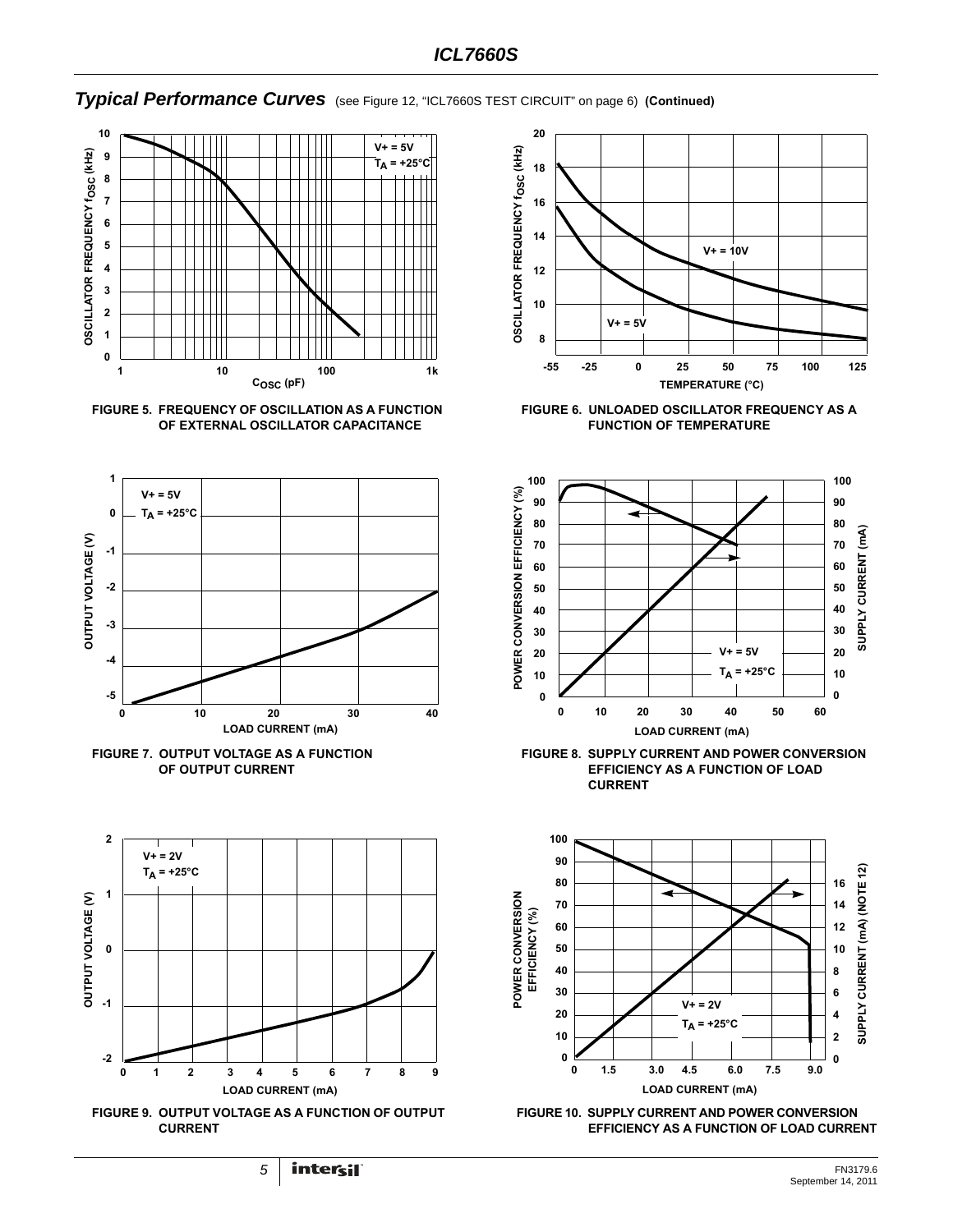# *Typical Performance Curves* (see Figure 12, "ICL7660S TEST CIRCUIT" on page 6) **(Continued)**



<span id="page-5-2"></span>

**FIGURE 11. OUTPUT SOURCE RESISTANCE AS A FUNCTION OF OSCILLATOR FREQUENCY**

[12](#page-5-0). These curves include, in the supply current, that current fed directly into the load  $R_1$  from the V+ (see Figure 12). Thus, approximately half the supply current goes directly to the positive side of the load, and the other half, through the ICL7660S, goes to the negative side of the load. Ideally,  $V_{\text{OUT}} \simeq 2V_{\text{IN}}$ ,  $I_S \simeq 2I_L$ , so  $V_{\text{IN}} \times I_S \simeq V_{\text{OUT}} \times I_L$ .



NOTE: For large values of  $C<sub>OSC</sub>$  (>1000pF), the values of  $C<sub>1</sub>$  and C2 should be increased to 100µF.

**FIGURE 12. ICL7660S TEST CIRCUIT**

# <span id="page-5-0"></span>*Detailed Description*

The ICL7660S contains all the necessary circuitry to complete a negative voltage converter, with the exception of two external capacitors, which may be inexpensive 10µF polarized electrolytic types. The mode of operation of the device may best be understood by considering Figure [13,](#page-5-1) which shows an idealized negative voltage converter. Capacitor  $C_1$  is charged to a voltage,  $V_{+}$ , for the half cycle, when switches  $S_1$  and  $S_3$  are closed. (Note: Switches  $S_2$ and  $S_4$  are open during this half cycle). During the second half cycle of operation, switches  $S_2$  and  $S_4$  are closed, with  $S_1$  and  $S_3$  open, thereby shifting capacitor  $C_1$  to  $C_2$  such that the voltage on  $C_2$  is exactly V+, assuming ideal switches and no load on  $C_2$ . The ICL7660S approaches this ideal situation more closely than existing non-mechanical circuits.



#### <span id="page-5-1"></span>**FIGURE 13. IDEALIZED NEGATIVE VOLTAGE CONVERTER**

In the ICL7660S, the four switches of Figure [13](#page-5-1) are MOS power switches;  $S_1$  is a P-Channel device; and  $S_2$ ,  $S_3$  and  $S_4$  are N-Channel devices. The main difficulty with this approach is that in integrating the switches, the substrates of  $S_3$  and  $S_4$  must always remain reverse biased with respect to their sources, but not so much as to degrade their "ON" resistances. In addition, at circuit start-up, and under output short circuit conditions ( $V_{\text{OUT}} = V+$ ), the output voltage must be sensed and the substrate bias adjusted accordingly. Failure to accomplish this would result in high power losses and probable device latch-up.

This problem is eliminated in the ICL7660S by a logic network that senses the output voltage ( $V_{\text{OUT}}$ ) together with the level translators, and switches the substrates of  $S_3$  and  $S_4$  to the correct level to maintain necessary reverse bias.

The voltage regulator portion of the ICL7660S is an integral part of the anti-latchup circuitry; however, its inherent voltage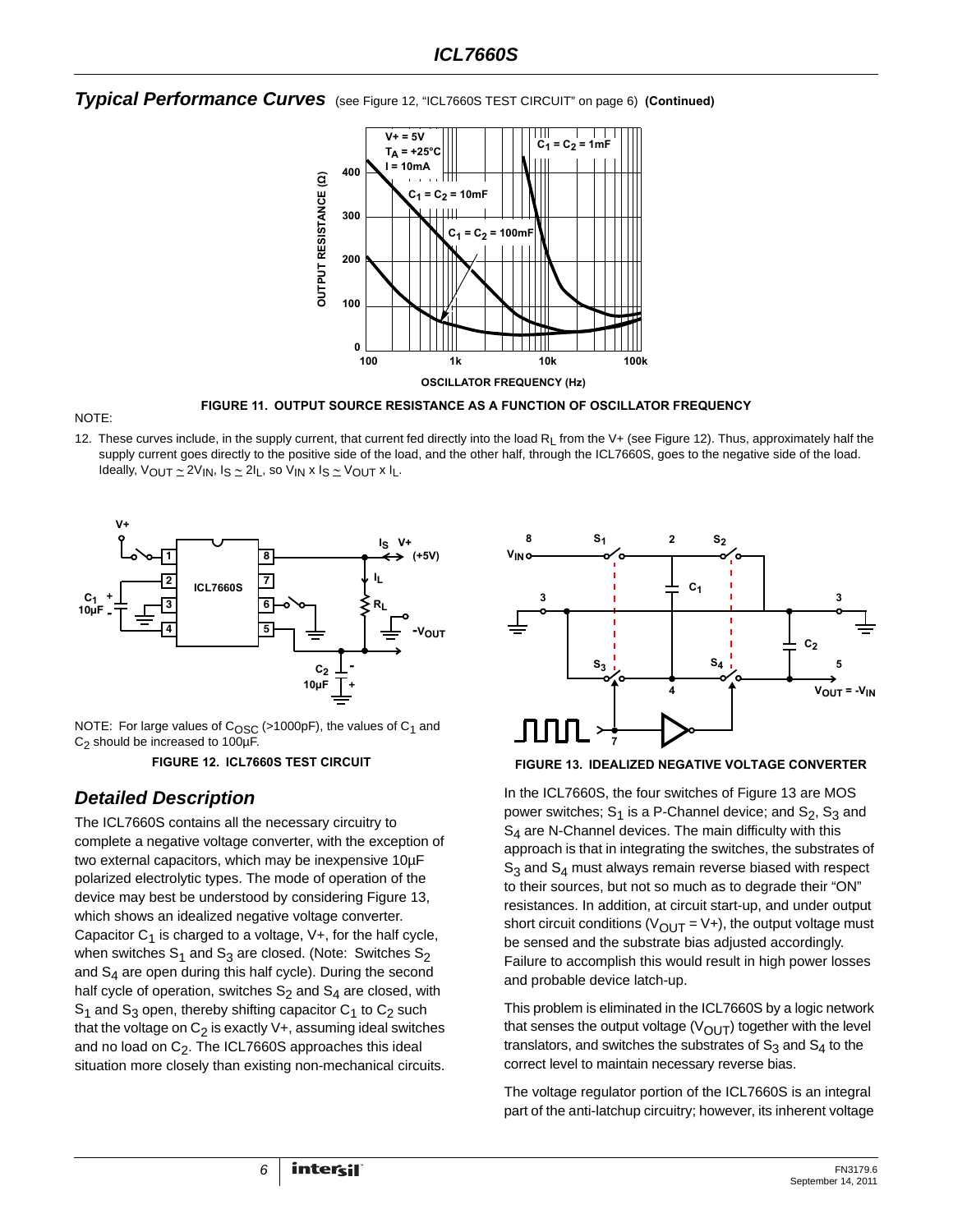drop can degrade operation at low voltages. Therefore, to improve low voltage operation, the "LV" pin should be connected to GND, thus disabling the regulator. For supply voltages greater than 3.5V, the LV terminal must be left open to ensure latchup-proof operation and to prevent device damage.

# *Theoretical Power Efficiency Considerations*

In theory, a voltage converter can approach 100% efficiency if certain conditions are met:

- 1. The drive circuitry consumes minimal power.
- 2. The output switches have extremely low ON resistance and virtually no offset.
- 3. The impedance of the pump and reservoir capacitors are negligible at the pump frequency.

The ICL7660S approaches these conditions for negative voltage conversion if large values of  $C_1$  and  $C_2$  are used. **ENERGY IS LOST ONLY IN THE TRANSFER OF CHARGE BETWEEN CAPACITORS IF A CHANGE IN VOLTAGE OCCURS**. The energy lost is defined as shown in Equation [1:](#page-6-1)

$$
E = \frac{1}{2}C_1(V_1^2 - V_2^2)
$$
 (EQ. 1)

where  $V_1$  and  $V_2$  are the voltages on  $C_1$  during the pump and transfer cycles. If the impedances of  $C_1$  and  $C_2$  are relatively high at the pump frequency (see Figure [13](#page-5-1)) compared to the value of  $R<sub>L</sub>$ , there will be a substantial difference in the voltages,  $V_1$  and  $V_2$ . Therefore it is not only desirable to make  $C_2$  as large as possible to eliminate output voltage ripple, but also to employ a correspondingly large value for  $C_1$  in order to achieve maximum efficiency of operation.

# *Do's and Don'ts*

- 1. Do not exceed maximum supply voltages.
- 2. Do not connect LV terminal to GND for supply voltage greater than 3.5V.
- 3. Do not short circuit the output to  $V^+$  supply for supply voltages above 5.5V for extended periods; however, transient conditions including start-up are okay.
- 4. When using polarized capacitors, the  $+$  terminal of  $C_1$ must be connected to pin 2 of the ICL7660S, and the + terminal of  $C_2$  must be connected to GND.
- 5. If the voltage supply driving the ICL7660S has a large source impedance (25 $Ω$  to 30 $Ω$ ), then a 2.2μF capacitor from pin 8 to ground may be required to limit the rate of rise of input voltage to less than 2V/µs.
- 6. User should ensure that the output (pin 5) does not go more positive than GND (pin 3). Device latch-up will occur under these conditions. A 1N914 or similar diode placed in parallel with  $C_2$  will prevent the device from latching up under these conditions (anode pin 5, cathode pin 3).

# *Typical Applications*

# *Simple Negative Voltage Converter*

The majority of applications will undoubtedly utilize the ICL7660S for generation of negative supply voltages. Figure [14](#page-6-0) shows typical connections to provide a negative supply where a positive supply of +1.5V to +12V is available. Keep in mind that pin 6 (LV) is tied to the supply negative (GND) for supply voltage below 3.5V.



### <span id="page-6-0"></span>**FIGURE 14. SIMPLE NEGATIVE CONVERTER AND ITS OUTPUT EQUIVALENT**

<span id="page-6-1"></span>The output characteristics of the circuit in Figure [14](#page-6-0) can be approximated by an ideal voltage source in series with a resistance as shown in Figure 14B. The voltage source has a value of -(V+). The output impedance  $(R<sub>O</sub>)$  is a function of the ON resistance of the internal MOS switches (shown in Figure [13](#page-5-1)), the switching frequency, the value of  $C_1$  and  $C_2$ , and the ESR (equivalent series resistance) of  $C_1$  and  $C_2$ . A good first order approximation for  $R<sub>O</sub>$  is shown in Equation [2:](#page-6-2)

$$
R_0\!\cong\! 2((R_{SW1}\!+\!R_{SW3}\!+\!ESR_{C1})\!+\!2(R_{SW2}\!+\!R_{SW4}\!+\!ESR_{C1}))
$$

<span id="page-6-2"></span>
$$
\frac{1}{f_{\text{PUMP}} \times C_1} + \text{ESR}_{C2}
$$
 (EQ. 2)

$$
f_{\text{PUMP}} = \frac{f_{\text{OSC}}}{2} \qquad (R_{\text{SWX}} = \text{MOSFET Switch Resistance})
$$

Combining the four  $R_{SWX}$  terms as  $R_{SW}$ , we see in Equation [3](#page-6-3) that:

<span id="page-6-3"></span>
$$
R_0 \cong 2xR_{SW} + \frac{1}{f_{PUMP} \times C_1} + 4xESR_{C1} + ESR_{C2}
$$
 (EQ. 3)

RSW, the total switch resistance, is a function of supply voltage and temperature (see the output source resistance graphs, Figures [2](#page-3-4), [3](#page-3-5), and [11](#page-5-2)), typically 23Ω at +25°C and 5V. Careful selection of  $C_1$  and  $C_2$  will reduce the remaining terms, minimizing the output impedance. High value capacitors will reduce the  $1/(f_{\text{PI~IMP}} \times C_1)$  component, and low ESR capacitors will lower the ESR term. Increasing the oscillator frequency will reduce the  $1/(f_{\text{PUMP}} \times C_1)$  term, but may have the side effect of a net increase in output impedance when  $C_1 > 10 \mu F$  and is not long enough to fully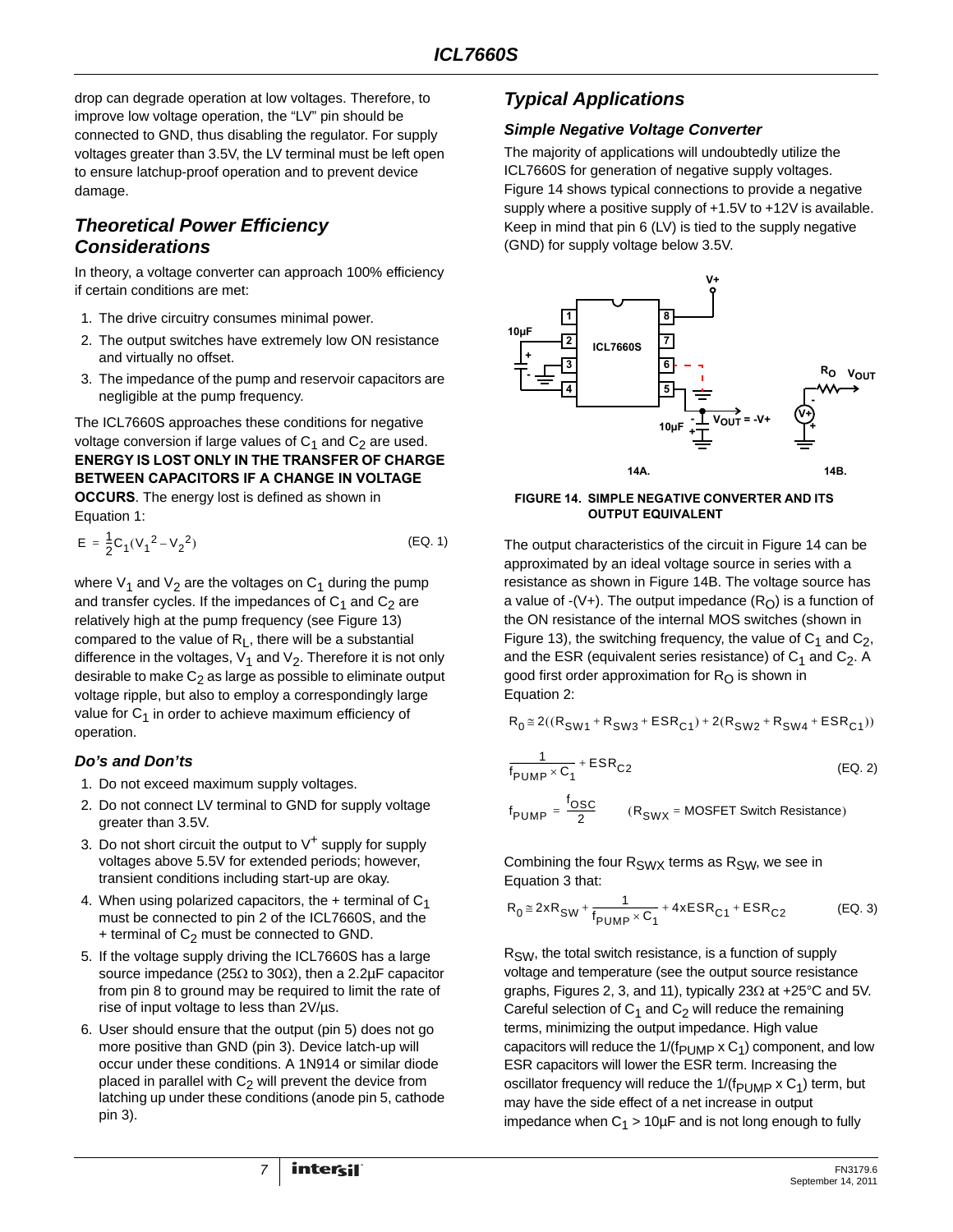charge the capacitors every cycle. Equation [4](#page-7-0) shows a typical application where  $f_{\text{OSC}} = 10$ kHz and  $C = C_1 = C_2 = 10$ µF:

$$
R_0 \approx 2x23 + \frac{1}{5 \times 10^3 \times 10 \times 10^{-6}} + 4xESR_{C1} + ESR_{C2}
$$
  
\n
$$
R_0 \approx 46 + 20 + 5 \times ESR_C
$$
 (EQ. 4)

Since the ESRs of the capacitors are reflected in the output impedance multiplied by a factor of 5, a high value could potentially swamp out a low  $1/f_{\text{PUMP}} \times C_1$  term, rendering an increase in switching frequency or filter capacitance ineffective. Typical electrolytic capacitors may have ESRs as high as 10Ω.

# *Output Ripple*

ESR also affects the ripple voltage seen at the output. The peak-to-peak output ripple voltage is given by Equation [5](#page-7-1):

$$
V_{\text{RIPPLE}} \cong \left(\frac{1}{2 \times f_{\text{PUMP}} \times C_2} + 2\text{ESR}_{C2} \times I_{\text{OUT}}\right) \tag{Eq. 5}
$$

A low ESR capacitor will result in a higher performance output.

# *Paralleling Devices*

Any number of ICL7660S voltage converters may be paralleled to reduce output resistance. The reservoir capacitor,  $C_2$ , serves all devices, while each device requires its own pump capacitor,  $C_1$ . The resultant output resistance is approximated in Equation [6](#page-7-2):

$$
R_{OUT} = \frac{R_{OUT(of ICLT660S)}}{n(number of devices)}
$$
 (EQ. 6)

# *Cascading Devices*

The ICL7660S may be cascaded as shown to produce larger negative multiplication of the initial supply voltage. However, due to the finite efficiency of each device, the practical limit is 10 devices for light loads. The output voltage is defined as shown in Equation [7:](#page-7-3)

$$
V_{\text{OUT}} = -n(V_{\text{IN}}) \tag{Eq. 7}
$$

where n is an integer representing the number of devices cascaded. The resulting output resistance would be approximately the weighted sum of the individual ICL7660S R<sub>OUT</sub> values.

# *Changing the ICL7660S Oscillator Frequency*

It may be desirable in some applications, due to noise or other considerations, to alter the oscillator frequency. This can be achieved simply by one of several methods.

By connecting the Boost Pin (Pin 1) to V+, the oscillator charge and discharge current is increased and, hence, the oscillator frequency is increased by approximately 3.5 times. The result is a decrease in the output impedance and ripple. This is of major importance for surface mount applications

where capacitor size and cost are critical. Smaller capacitors, such as 0.1µF, can be used in conjunction with the Boost Pin to achieve similar output currents compared to the device free running with  $C_1 = C_2 = 10 \mu F$  or 100 $\mu F$ . (see Figure [11](#page-5-2)).

<span id="page-7-0"></span>Increasing the oscillator frequency can also be achieved by overdriving the oscillator from an external clock, as shown in Figure [15.](#page-7-4) In order to prevent device latchup, a 1kΩ resistor must be used in series with the clock output. In a situation where the designer has generated the external clock frequency using TTL logic, the addition of a 10k $\Omega$  pull-up resistor to V+ supply is required. Note that the pump frequency with external clocking, as with internal clocking, will be one-half of the clock frequency. Output transitions occur on the positive going edge of the clock.

<span id="page-7-1"></span>

**FIGURE 15. EXTERNAL CLOCKING**

<span id="page-7-4"></span><span id="page-7-2"></span>It is also possible to increase the conversion efficiency of the ICL7660S at low load levels by lowering the oscillator frequency. This reduces the switching losses, and is shown in Figure [16](#page-7-5). However, lowering the oscillator frequency will cause an undesirable increase in the impedance of the pump  $(C_1)$  and reservoir  $(C_2)$  capacitors; this is overcome by increasing the values of  $C_1$  and  $C_2$  by the same factor by which the frequency has been reduced. For example, the addition of a 100pF capacitor between pin 7 (OSC and V+) will lower the oscillator frequency to 1kHz from its nominal frequency of 10kHz (a multiple of 10), and thereby necessitate a corresponding increase in the value of  $C_1$  and  $C_2$  (from 10 $\mu$ F to 100 $\mu$ F).

<span id="page-7-3"></span>

<span id="page-7-5"></span>**FIGURE 16. LOWERING OSCILLATOR FREQUENCY**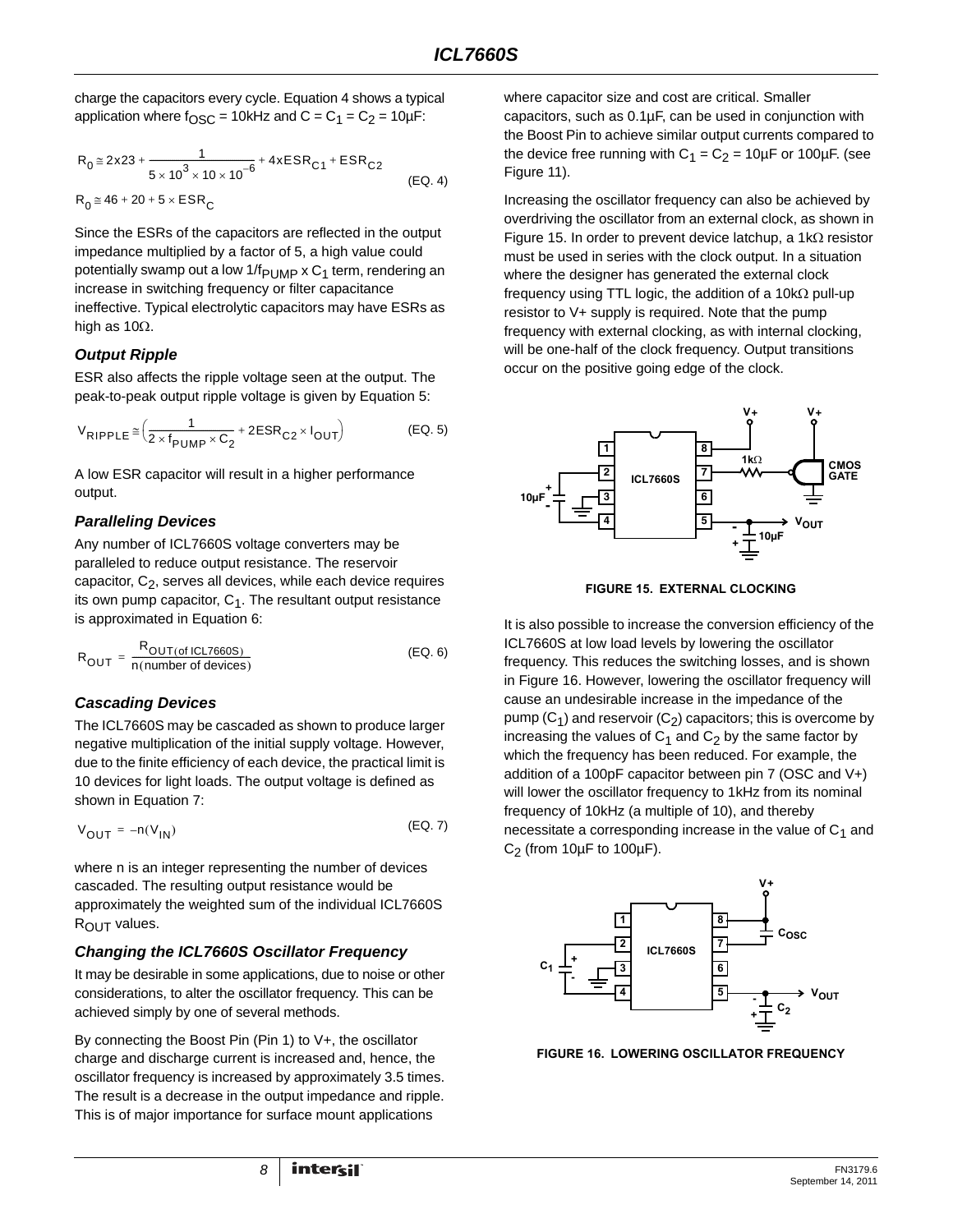# *Positive Voltage Doubling*

The ICL7660S may be employed to achieve positive voltage doubling using the circuit shown in Figure [17](#page-8-0). In this application, the pump inverter switches of the ICL7660S are used to charge  $C_1$  to a voltage level of V+ -V<sub>F</sub>, where V+ is the supply voltage and  $V_F$  is the forward voltage on  $C_1$ , plus the supply voltage (V+) is applied through diode  $D_2$  to capacitor  $C_2$ . The voltage thus created on  $C_2$  becomes  $(2V+)$  -  $(2V<sub>F</sub>)$  or twice the supply voltage minus the combined forward voltage drops of diodes  $D_1$  and  $D_2$ .

The source impedance of the output  $(V_{\text{OUT}})$  will depend on the output current, but for  $V+=5V$  and an output current of 10mA, it will be approximately 60 $\Omega$ .



<span id="page-8-0"></span>**NOTE: D1 AND D2 CAN BE ANY SUITABLE DIODE.**

**FIGURE 17. POSITIVE VOLTAGE DOUBLER**

# *Combined Negative Voltage Conversion and Positive Supply Doubling*

Figure [18](#page-8-1) combines the functions shown in Figure [14](#page-6-0) and Figure [17](#page-8-0) to provide negative voltage conversion and positive voltage doubling simultaneously. This approach would be suitable, for example, for generating +9V and -5V from an existing  $+5V$  supply. In this instance, capacitors  $C_1$ and  $C_3$  perform the pump and reservoir functions, respectively, for negative voltage generation, while capacitors  $C_2$  and  $C_4$  are pump and reservoir, respectively, for the doubled positive voltage. There is a penalty in this configuration which combines both functions, however, in that the source impedances of the generated supplies will be somewhat higher, due to the finite impedance of the common charge pump driver at pin 2 of the device.



<span id="page-8-1"></span>

# *Voltage Splitting*

The bidirectional characteristics can also be used to split a high supply in half, as shown in Figure [19.](#page-8-2) The combined load will be evenly shared between the two sides, and a high value resistor to the LV pin ensures start-up. Because the switches share the load in parallel, the output impedance is much lower than in the standard circuits, and higher currents can be drawn from the device. By using this circuit, and then the circuit of Figure [14,](#page-6-0) +15V can be converted, via +7.5 and -7.5, to a nominal -15V, although with rather high series output resistance (∼250Ω).



**FIGURE 19. SPLITTING A SUPPLY IN HALF**

# <span id="page-8-2"></span>*Regulated Negative Voltage Supply*

In some cases, the output impedance of the ICL7660S can be a problem, particularly if the load current varies substantially. The circuit of Figure [20](#page-9-0) can be used to overcome this by controlling the input voltage, via an ICL7611 low-power CMOS op amp, in such a way as to maintain a nearly constant output voltage. Direct feedback is inadvisable, since the ICL7660S's output does not respond instantaneously to change in input, but only after the switching delay. The circuit shown supplies enough delay to accommodate the ICL7660S, while maintaining adequate feedback. An increase in pump and storage capacitors is desirable, and the values shown provide an output impedance of less than  $5Ω$  to a load of 10mA.

# *Other Applications*

Further information on the operation and use of the ICL7660S may be found in application note [AN051,](http://www.intersil.com/data/an/an051.pdf)  ["Principles and Applications of the ICL7660 CMOS Voltage](http://www.intersil.com/data/an/an051.pdf)  [Converter"](http://www.intersil.com/data/an/an051.pdf).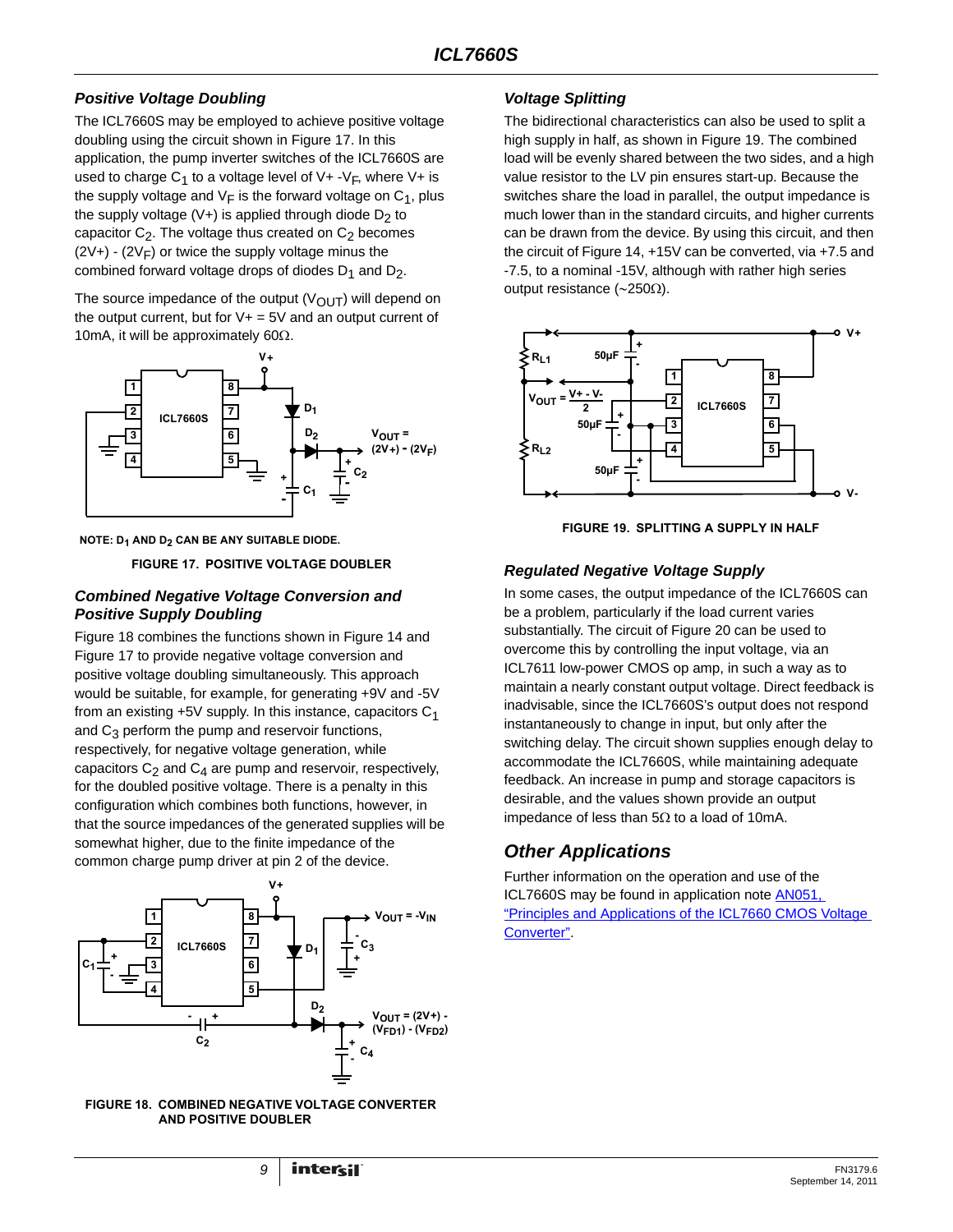

<span id="page-9-0"></span>**FIGURE 20. REGULATING THE OUTPUT VOLTAGE**

All Intersil U.S. products are manufactured, assembled and tested utilizing ISO9000 quality systems. Intersil Corporation's quality certifications can be viewed at www.intersil.com/design/quality

*Intersil products are sold by description only. Intersil Corporation reserves the right to make changes in circuit design, software and/or specifications at any time without notice. Accordingly, the reader is cautioned to verify that data sheets are current before placing orders. Information furnished by Intersil is believed to be accurate and reliable. However, no responsibility is assumed by Intersil or its subsidiaries for its use; nor for any infringements of patents or other rights of third parties which may result from its use. No license is granted by implication or otherwise under any patent or patent rights of Intersil or its subsidiaries.*

For information regarding Intersil Corporation and its products, see www.intersil.com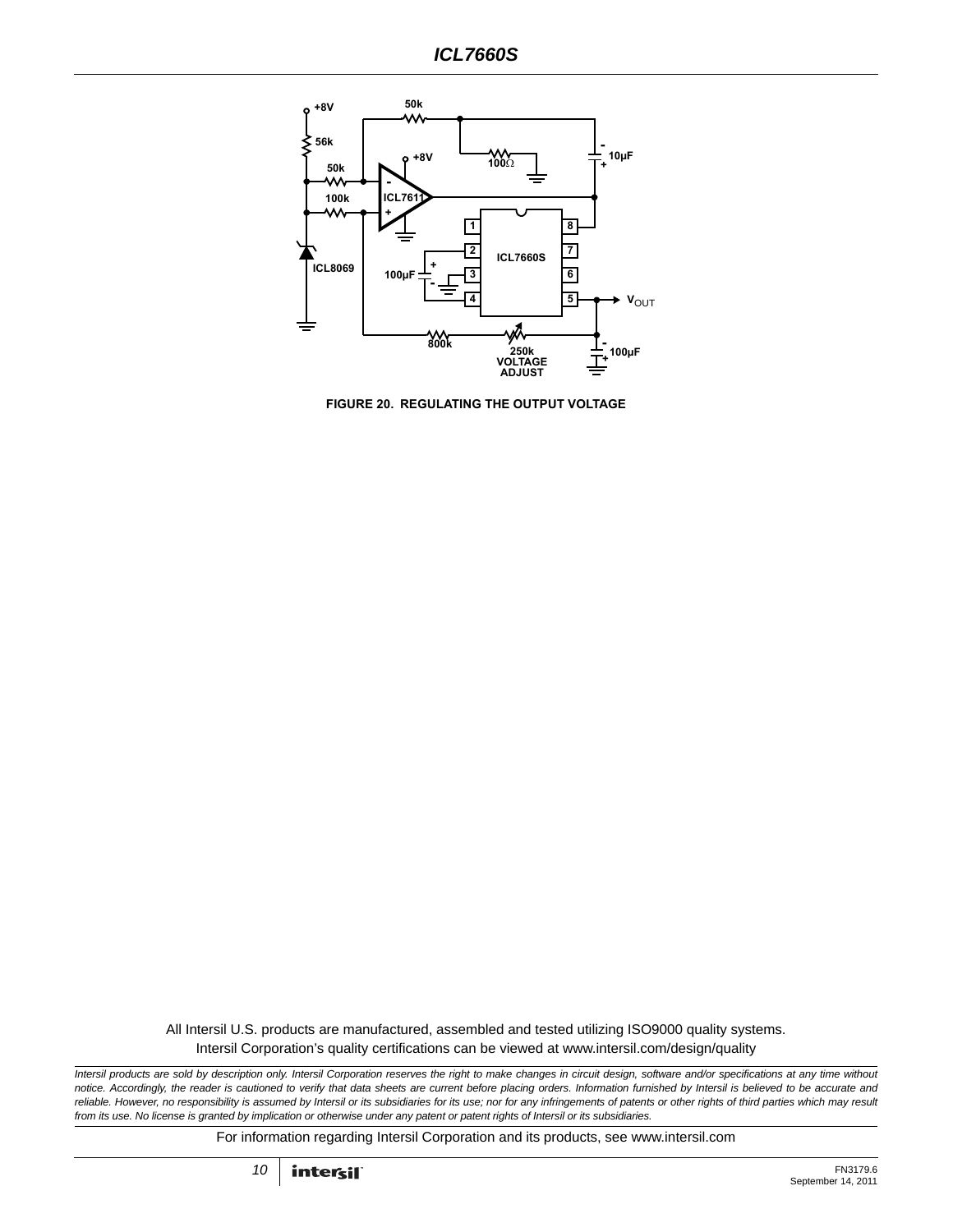# *Dual-In-Line Plastic Packages (PDIP)*



#### NOTES:

- 1. Controlling Dimensions: INCH. In case of conflict between English and Metric dimensions, the inch dimensions control.
- 2. Dimensioning and tolerancing per ANSI Y14.5M**-**1982.
- 3. Symbols are defined in the "MO Series Symbol List" in Section 2.2 of Publication No. 95.
- 4. Dimensions A, A1 and L are measured with the package seated in JEDEC seating plane gauge GS**-**3.
- 5. D, D1, and E1 dimensions do not include mold flash or protrusions. Mold flash or protrusions shall not exceed 0.010 inch (0.25mm).
- 6. E and  $|e_A|$  are measured with the leads constrained to be perpendicular to datum | -C- |.
- 7.  $e_B$  and  $e_C$  are measured at the lead tips with the leads unconstrained. e<sub>C</sub> must be zero or greater.
- 8. B1 maximum dimensions do not include dambar protrusions. Dambar protrusions shall not exceed 0.010 inch (0.25mm).
- 9. N is the maximum number of terminal positions.
- 10. Corner leads (1, N, N/2 and N/2 + 1) for E8.3, E16.3, E18.3, E28.3, E42.6 will have a B1 dimension of 0.030 - 0.045 inch (0.76 - 1.14mm).

#### **E8.3 (JEDEC MS-001-BA ISSUE D) 8 LEAD DUAL-IN-LINE PLASTIC PACKAGE**

|                |            | <b>INCHES</b> | <b>MILLIMETERS</b> |       |                |
|----------------|------------|---------------|--------------------|-------|----------------|
| <b>SYMBOL</b>  | <b>MIN</b> | <b>MAX</b>    | <b>MIN</b>         | MAX   | <b>NOTES</b>   |
| A              |            | 0.210         |                    | 5.33  | 4              |
| A <sub>1</sub> | 0.015      |               | 0.39               |       | 4              |
| A2             | 0.115      | 0.195         | 2.93               | 4.95  |                |
| B              | 0.014      | 0.022         | 0.356              | 0.558 |                |
| <b>B1</b>      | 0.045      | 0.070         | 1.15               | 1.77  | 8, 10          |
| С              | 0.008      | 0.014         | 0.204              | 0.355 |                |
| D              | 0.355      | 0.400         | 9.01               | 10.16 | 5              |
| D <sub>1</sub> | 0.005      |               | 0.13               |       | 5              |
| E.             | 0.300      | 0.325         | 7.62               | 8.25  | 6              |
| E1             | 0.240      | 0.280         | 6.10               | 7.11  | 5              |
| e              | 0.100 BSC  |               | 2.54 BSC           |       |                |
| $e_A$          | 0.300 BSC  |               | 7.62 BSC           |       | 6              |
| $e_{B}$        |            | 0.430         |                    | 10.92 | $\overline{7}$ |
| L              | 0.115      | 0.150         | 2.93               | 3.81  | 4              |
| Ν              | 8          |               | 8                  |       | 9              |

Rev. 0 12/93